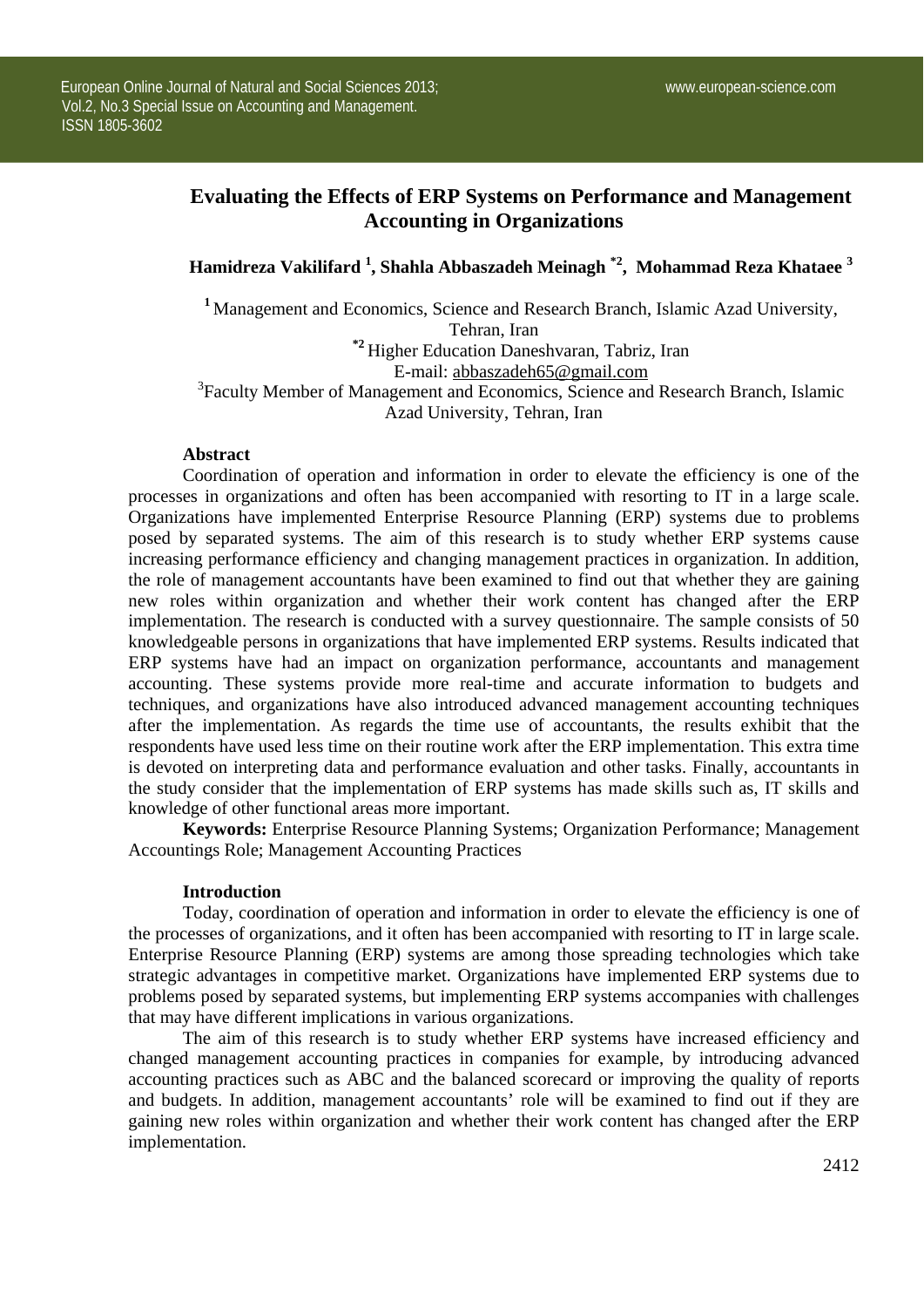### **Research background**

According to Mashari (2003), an Enterprise Resource Planning (ERP) system is an information technology (IT) infrastructure that facilitates the flow of information within the organization, with suppliers, and with other members of the supply chain. ERP combines business processes in both the organization and IT into one integrated solution and is a way of doing business, not merely a software package. ( Laframboise, 2005; Malhotra, 2010)

Organizations that produce and sell certain products, are acting in four main operational areas. All these areas also include connected functions and activities that in turn, shape business process of their respective organizations. ERP systems collectively have covered four main areas, including: control and marketing; production and sale; support; and marketing and development.

Implementation of ERP does not automatically provide any benefits for the organization. According to the researchers, the benefits of an ERP system can be classified into five different dimensions:

 Operational benefits. An ERP system automates day-to-day operational processes and, thus, one would expect that the system offers benefits in terms of cost reduction, cycle time reduction and improvement in productivity, quality as well as customer service.

 Managerial benefits. ERP systems with their databases and data analysis capacities can facilitate decision making and improve performance in operating divisions. Hence, ERP systems provide planning benefits to management.

 Strategic benefits. An ERP system can provide an organization IT-based competitive advantage by assisting establishment of external alliances with customers and by promoting business growth, innovation and differentiation.

 IT infrastructure benefits. An ERP system creates an infrastructure that facilitates an organization to adapt to future changes and at the same time reduces IT costs and increases capability to implement other applications.

 Organizational benefits. An ERP system improves working patterns, organizational learning and communication among people. Therefore, improvements in organizational culture are also possible.(Tin Yoho.2006)

Abdinnour (2003) showed that the job occupation and the type of employee's work affect their view on ERP systems. Newer employees and managers have more positive view about ERP systems; on the other hand, older employees and staff in the category of personnel or engineering are more doubtful about the benefits of ERP systems.

Rajesh (2005) investigated effect of ERP implementation on five dimensions of Manager's job (autonomy, use of power, delegation, people skills and privileged information), five dimensions of organizational structure (specialization, formalization, centralization, standardization and complexity of work flow) and on the flexibility of organization.

It was found that use of power significantly increased in all the company. This was thought to be related to the 'change management' associated with ERP implementation in the firm. This could also be due to strategic shift in the firm's position (firm had now become a 'prospector' from its earlier state of 'defender') which led to increased 'decentralization' and 'delegation' which increased 'autonomy' of the managers. Managers at the middle level felt that there was significant increase in the amount of 'privileged information' available with them. Need for maintaining informal relations for discharging official duties also remains nearly same for senior and middle level managers; however, lower level managers felt that the need for maintaining informal relations to discharge official duties has decreased. It was also found that the specialization, formalization and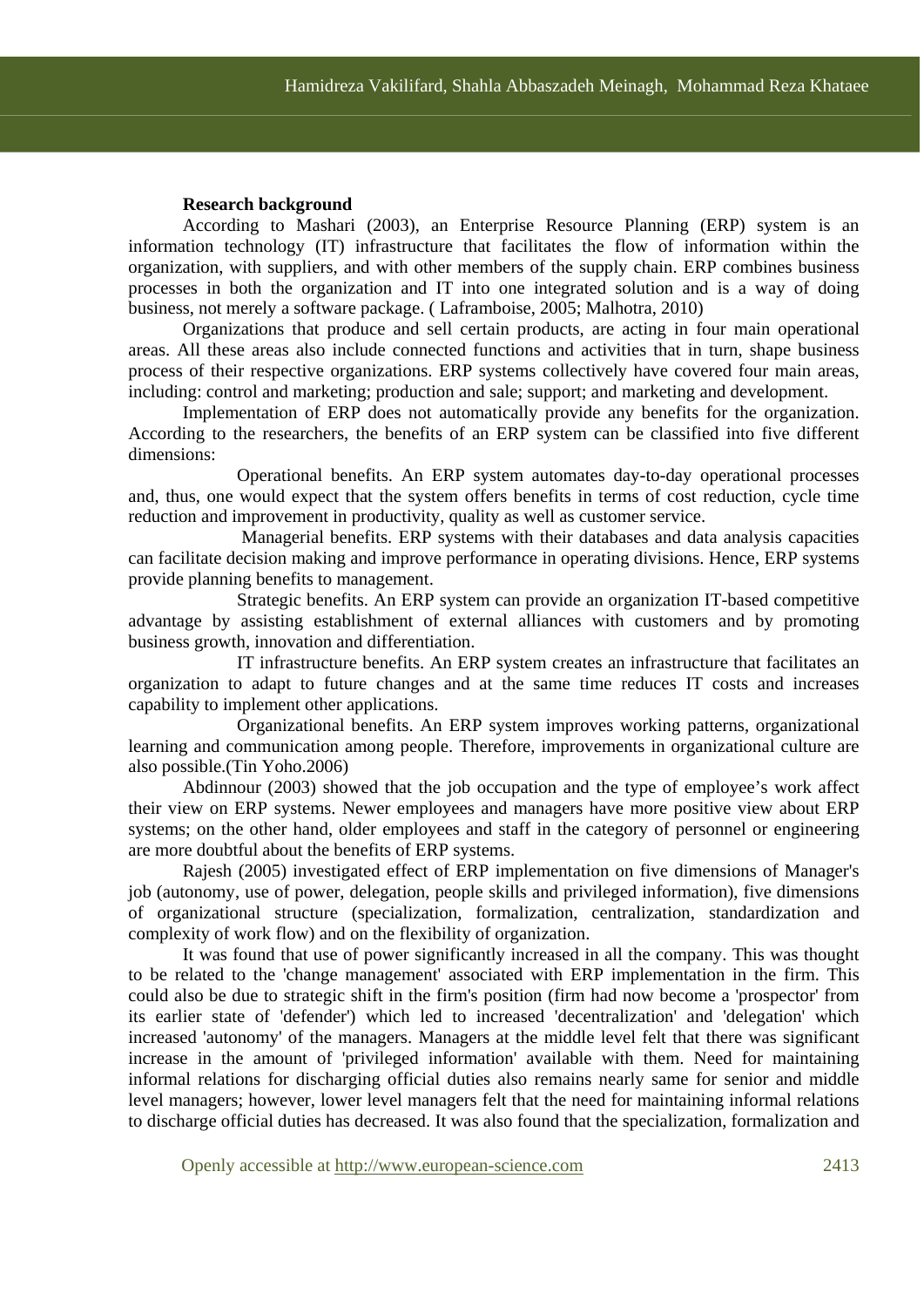standardization had significantly gone up. Thus this pilot study brings out that ERP implementation has significant effect on manager's job and organization structure.

Main factors for accepting ERP systems relates to technical and business reasons. Companies that have a technologically-led motivation perceive "improved service time in accounting tasks" as an internal efficiency benefit, "faster response to business change" as customer benefits, and financial benefits in terms of other improved efficiencies. Companies that have a business-led motivation perceive "economies of scale" as an internal efficiency benefit, and financial benefits in terms of "lower headcount costs" and "lower selling, general and administrative costs." (Velcu, 2007)

The purpose of Velcu study was to explore what Business Process (BP) changes happen in companies implementing ERP systems with different motivations and implementation experiences.

Additionally, the study explores the impact of the respective process changes on organizational performance. The results provide a perspective into the interrelationships between ERP motivations and the benefits of ERP. Some similarities and differences were observed in how the case companies coordinated their motivations for implementing their system with the BP changes, and the ERP benefits perceived in the post-ERP implementation stage (Figure 1).



**Figure 1**. **Similarities and differences between technically and business-led implementations**.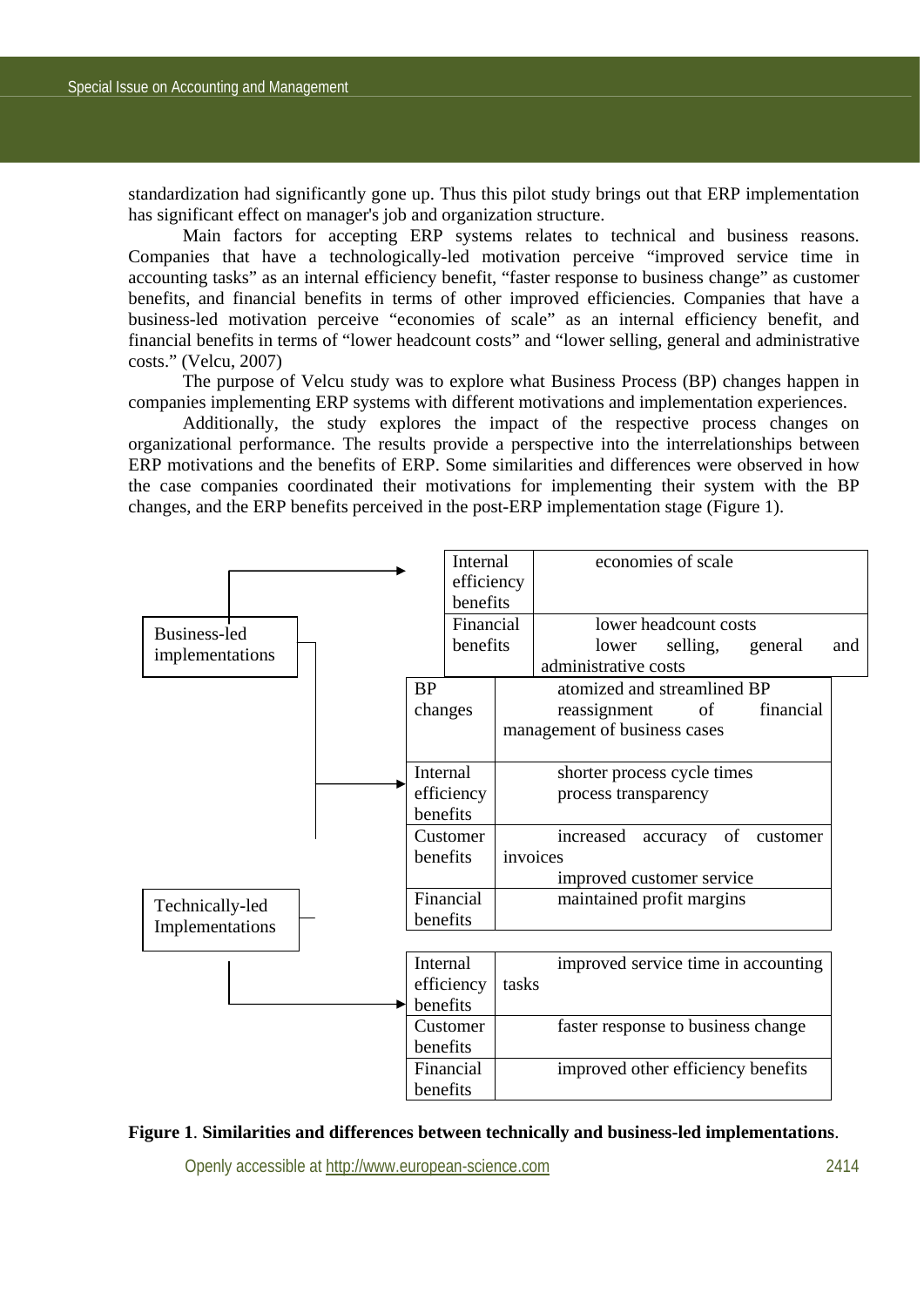It is possible to describe the different research genres in management accounting oriented ERP research (Figure 2). (Hyvonen, 2010)



**Figure 2. Research genres in management accounting oriented ERP research** 

In consulting research, the focus is twofold: either the possibilities to develop organizations with ERPs are presented, or the interest is in critical success factors in ERP implementation phase often studied by statistical methods. In the basic studies, however, the research questions concentrate more on the possible impacts of ERP implementations on management accounting, management control or the changing roles of management accountants. Structural studies have typically found only moderate impacts, while processual studies have also reported remarkable, albeit contradictory changes. Finally, critical studies as a basis will call into question the whole idea of ERP as integrated information systems. According to these, ERP systems will be seen either as a one form of managerial fashion or labor processing issue when these systems just offer a new device to forestall democracy by centralizing power on a small elite within the organization.

There are four different perspectives on management accounting change in the ERP systems context: (i) management accounting as a *technology*, (ii) management accounting as *knowledge*, (iii) management accounting as a *control structure*, and (iv) management accounting as a *profession*. The focus here is on the implementation phase, not on the impacts of ERP systems on management accounting.

The focus in the first perspective is on the *technological role* of ERPs when new management accounting systems are implemented. The elementary questions in this view are: why, and by whom was the new information system implemented in the industrial units studied? Another question is why and how modern multidimensional profitability management systems have been created in a big industrial enterprise with different cost accounting and management control off-the shelf software packages by using ERP system as a basic platform. The other important issue is what kind of reflections this has had on management control and the changing roles of controllers.

The second view approaches the issue from the perspective of *knowledge transfer*: how the standard software packages can help organizations to mobilize local management accounting knowledge or the focus is on the roles of standards when dis/re-embedding management accounting knowledge within a company.

In the third perspective, the focus is on how a company managed to create a new *management control system* (called virtual organization) by using the technology mentioned earlier, when the purpose is to increase headquarters' control and visibility over the local business units.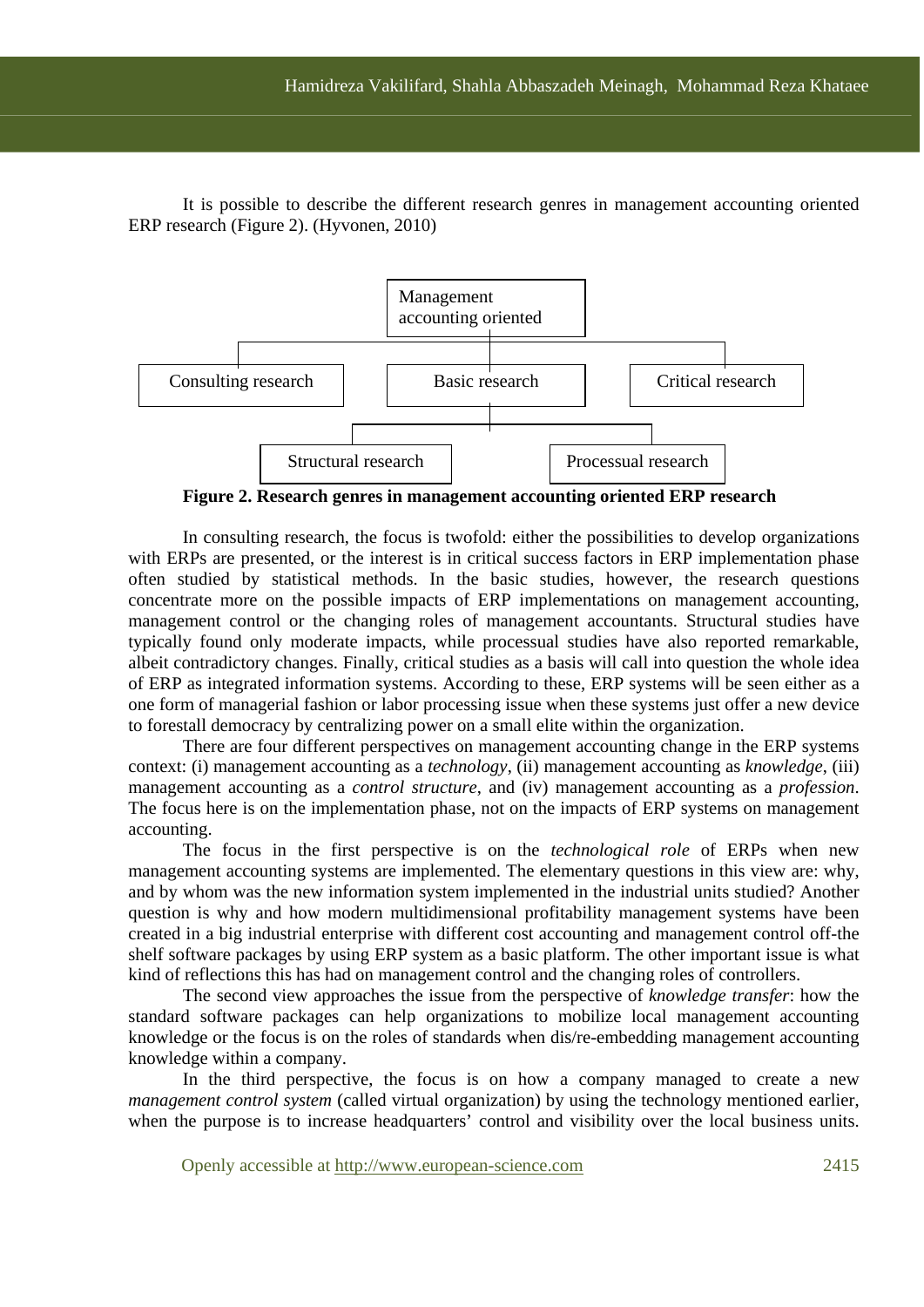The essential point in this view is that when creating a new control structure the focus is on parallel processes and their social networks*.*

The last one concentrates on the management accounting *profession* and the role change of controllers. So far views on the subject have concentrated either on the national or organizational level of change. In this perspective, the focus is on a single controller: how the aspiring controller (an active agency) managed to expand his role from 'bean counter' and to create a new kind of role model to the organization by using the ERP-linked management accounting development project as a stepping stone.

The role of management accountant has changed significantly in the last two decades. Pierce (2003) has studied the managers' views on the future role of management accountants. Basic factors have been expressed by managers including: participation (collaboration with members of other functional areas such as, production and sale), position and physical presence (for having good vision of the company, management accountants should work closely with other departments), team working (management accountants should work as members of the management team and as managers, have specialized knowledge about accounting and financial issues), and business knowledge (management accountants not only need accounting and financial knowledge, but also they must have a business knowledge, especially the knowledge of production and sale activities).

According to Grabski et al., (2009) that has studied management accounting in ERP systems, the results are as follows:

When management accountants are involved in an ERP system implementation, there is an increased likelihood of the implementation being a success.

 The impact of the ERP system on the role of the management accountant is related to the perceived success of the system implementation, with more successful implementations exhibiting the more dramatic changes to the role.

 While all ERP implementations results in changes in the tasks performed by management accountants, a successful ERP implementation results in a significant change in the management accountant's tasks, they become business partners not just data providers.

 A successful ERP implementation results in both increases in data quality and quality of decision-making, and in additional time for management accountants to become involved in value-adding tasks rather than mundane data recording and information reporting tasks.

 Management accountants in an ERP environment needs a strong understanding of the business and the business processes, significant interpersonal skills, leadership skills, decisionmaking skills, analytical skills, planning skills and technical skills.

 The role of management accountants in an ERP environment is more that of a business advisor to top management than that of a traditional management accountant.

### **Research hypotheses**

We present 3 hypotheses along with the objectives of the project:

Hypothesis 1: ERP systems cause increasing performance efficiency in organizations.

Hypothesis 1-1: ERP systems cause increasing performance efficiency in sale unit.

Hypothesis 1-2: ERP systems cause increasing performance efficiency in planning unit.

Hypothesis 1-3: ERP systems cause increasing performance efficiency in production unit.

Hypothesis 1-4: ERP systems cause increasing performance efficiency in inventory control

unit.

Hypothesis 1-5: ERP systems cause increasing performance efficiency in storehouse unit. Hypothesis 1-6: ERP systems cause increasing performance efficiency in procurement unit.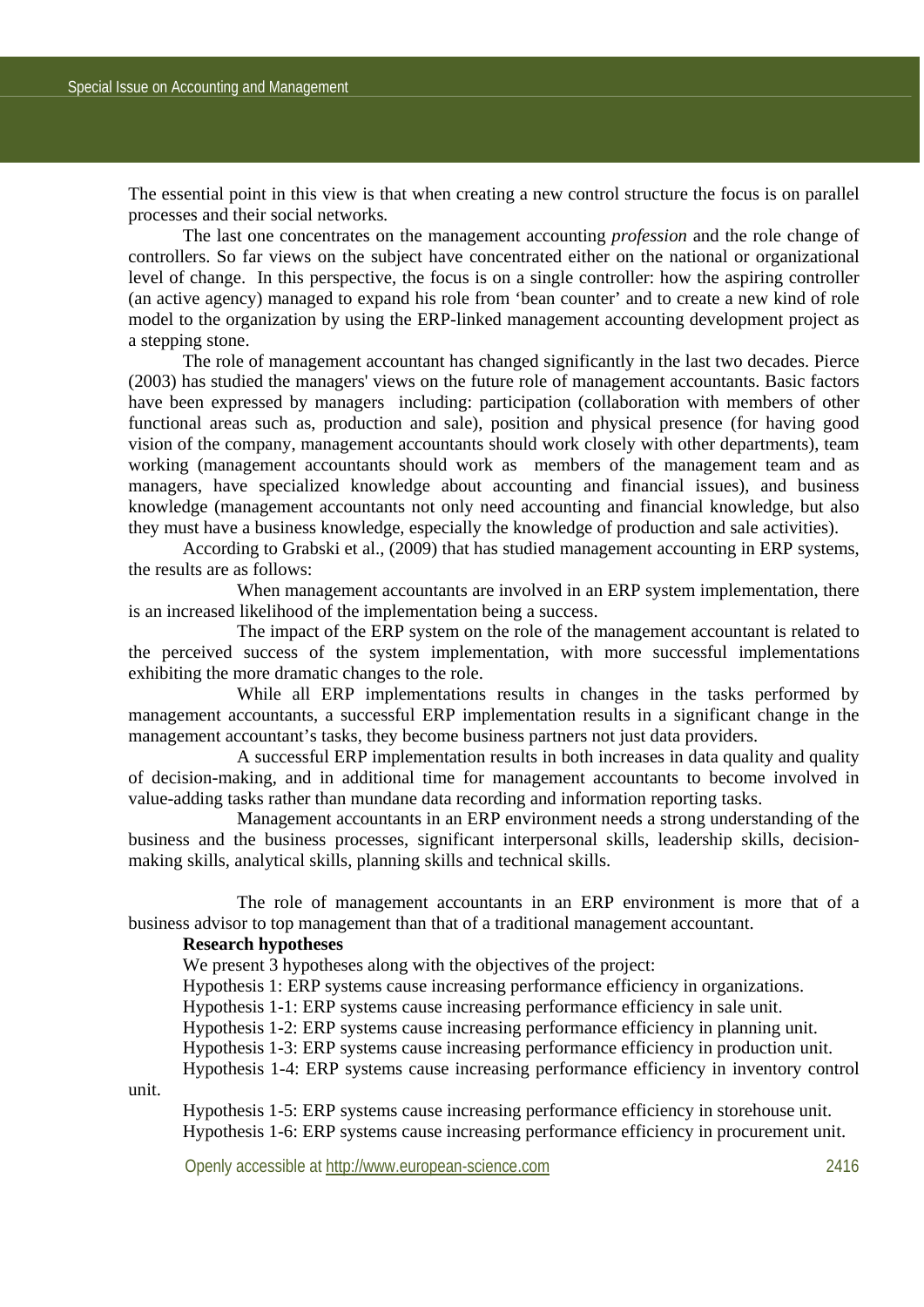Hypothesis 1-7: ERP systems cause increasing performance efficiency in accounting unit.

Hypothesis 2: ERP adopters will experience only minor changes in the management accounting function after the implementation.

Hypothesis 3: The role of management accountants and their work tasks change after the ERP implementation.

#### **Materials and Methods**

In the first step of research that was exploratory, a limited portion of the society, as well as some specialists and professors were interviewed in order to find their perspectives on the discussed subject, so a qualitative method was used in this step. In fact, this part of the study was conducted to better understand the nature of the problem, on which there have been few studies of its relevant phenomena.

Then, based on the findings, we attempted to present model (Figure 3 illustrates the proposed research model) and hypotheses. This study is inductive in terms of implementation logic. Questions were designed to refute or verify the hypothesis. At this stage of the research, which is survey-based (ground-finding) in its purpose, the nature of personal perceptions and characteristics of the people was investigated through the analysis of the answers to timely formulated questions, thus a quantitive method was used. Finally, we interpret evaluation results and findings of the research. As it is evident, this study is a combination of qualitative and quantitative methods linked to each other.



# **Figure 3**. **Research model**

To test the validity of the designed questionnaire, it was given to a number of people who were expert in this area. The reliability of the questionnaire was calculated by Cronbach's alpha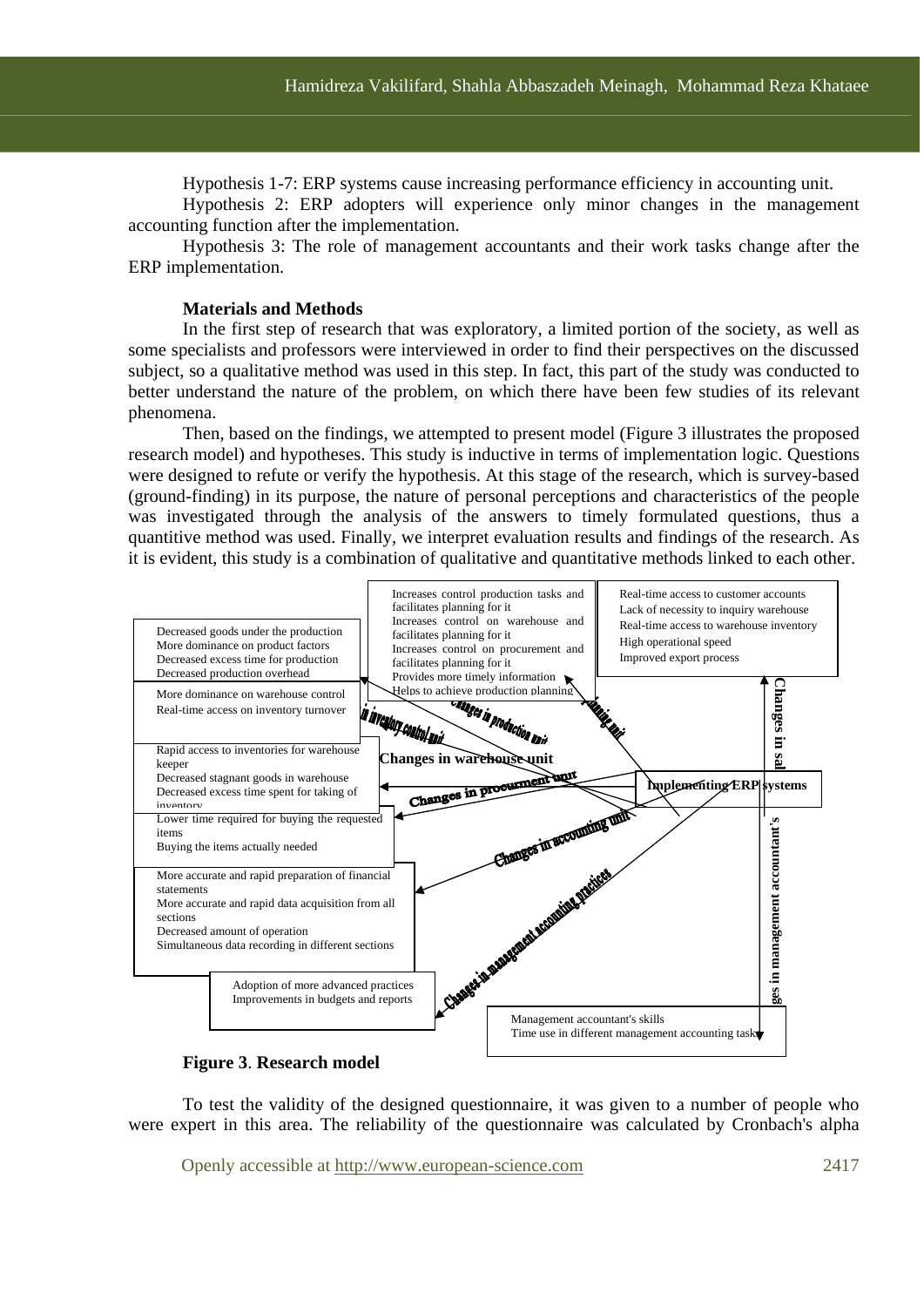(Table 1). The formulated questionnaire contains 13 questions, each having some sub-parts. 50 questionnaires were distributed in companies with ERP system and then they were collected after about 2 months, of which 36 items had been completed.

**Table 1**. **Coefficient of Cronbach's alpha**

| variable                                                                                                                   | <b>Reliability</b><br>factor |
|----------------------------------------------------------------------------------------------------------------------------|------------------------------|
| The impact of ERP systems on performance of different units of $\Big  0.875$<br>an organization                            |                              |
| The importance of different skills before and after ERP  <br>implementation from the perspective of management accountants | 0.765                        |
| Time used before and after ERP implementation from the $\vert_{c}$<br>perspective of management accountants                | 0.905                        |

 In this study, considering the purpose of study and type of hypotheses and considering that the purpose of the study was the agreement of respondents with the questions of questionnaire in five different ranges, and also for the simplicity in making and interpreting the results of the Likert scale in comparison with other scales, this scale was used. To analyze questions, T-test and SPSS software has been used.

The statistical population includes all individuals related to the company, in which ERP system has been implemented. These are as follows: Iran Khodro, Saipa, Beh Pakhsh, Tractorsazi, Zob Ahan, SGS, DNV, Tahghigh Ertebat Toseeh (TETA), Renault Pars, and Henkel Iran Industrial Company. Also, statistical samples were selected from among those individuals expert in the areas of ERP having working and practical experiences.

# **Results and discussion**

### *Data Analysis*

Hypothesis 1.1 investigated the impact of ERP system on the sale unit. The degree of impact was evaluated with respect to the different states posed in the question. A summary of results is presented in Figure 4.



**Figure 4. The impact of ERP systems on sale unit.**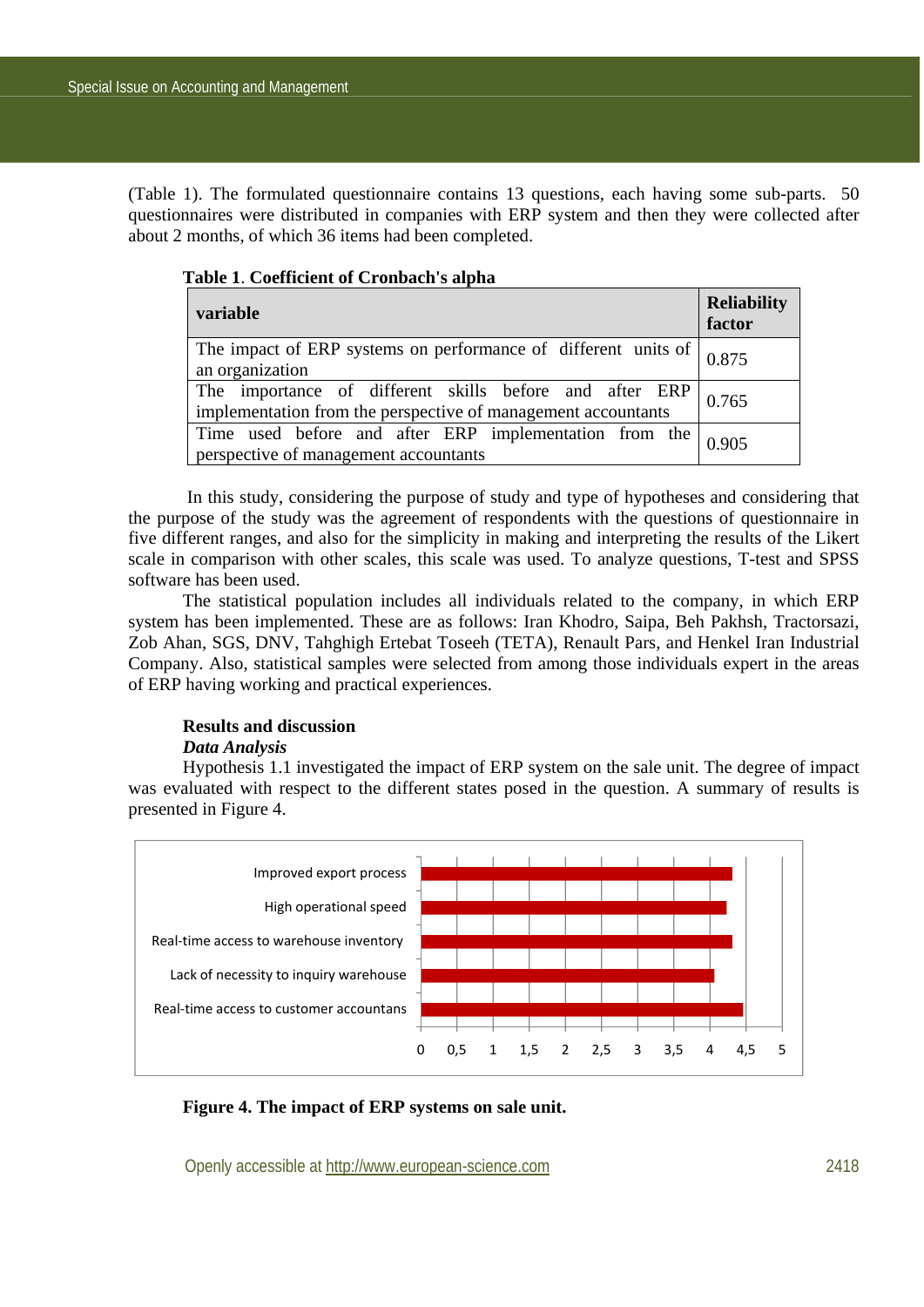The mean results show that companies which have taken that ERP systems, "have access to customer accounts at any moment" (mean 4.46), "do not need to inquire the warehouse" (mean 4.06), "have access to warehouse inventory at any moment" (mean 4.31), "the sale operation speeds up in them" (mean 4.23), and "export process improves" (mean 3.6). The total average is 4.12, T-test was performed to determine whether there is significant difference in the mean value and this test revealed a significant difference; this hypothesis is accepted. The next hypothesis was explained to examine the impact of ERP system on planning unit and the following results were obtained (Figure 5).



**Figure 5**. **The impact of ERP systems on the planning units**.

Mean results show that in companies implemented ERP, "control of production by planning unit increases and planning for production tasks becomes more easier" (mean 4.31), "control of unit by planning unit increases and planning for warehouse becomes more easier" (mean 4.31), "logistics control by planning unit increases and planning for it becomes easier" (mean 4.23), "more timely information is provided for planning unit (mean 4.43), "a considerable help is given to achieve production planning" (mean 4.93). The total average is 4.23 and T-test was performed to determine whether there is significant difference in the mean value and this test revealed a significant difference so this hypothesis is confirmed. In other hypothesis, we examined the impact of ERP system on production unit and degree of impact with respect to different conditions is as follows (Figure 6):



**Figure 6**. **The impact of ERP systems on production unit**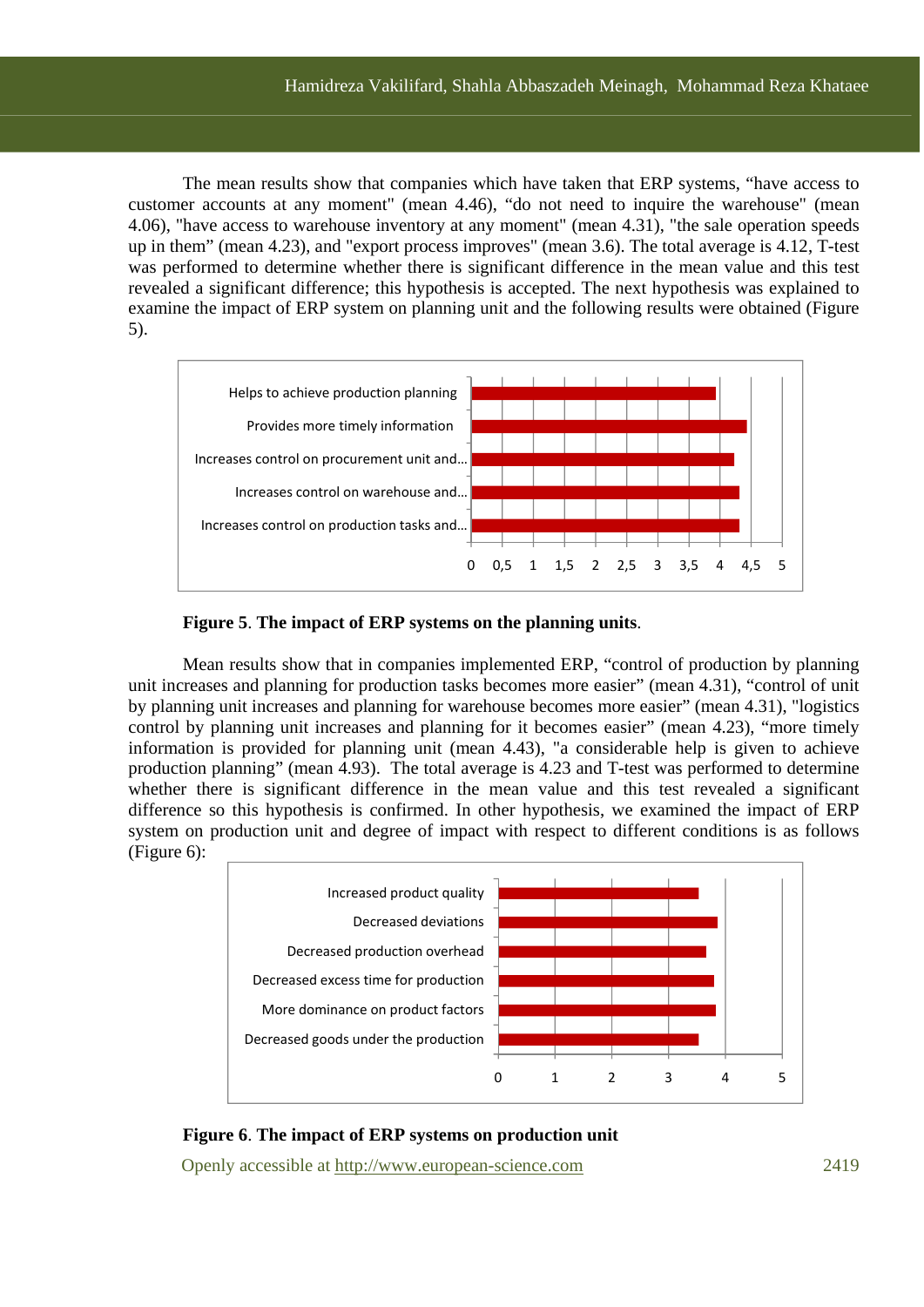Based on information obtained after ERP system implementation," the amount of goods under the production is reduced in the production unit" (mean 3.53), " more dominance on production factors is induced" (mean 3.83), " lower excess time is spent for production" (mean 3.8), "production overhead reduces" (mean 3.66), "deviations reduce» (mean 3.86), and "quality of products increases " (mean 3.53); This hypothesis is also accepted with respect to the total mean (3.7) and T-test was performed to determine whether there is significant difference in the mean value and this test revealed a significant difference. The next hypothesis was explained to examine the impact of ERP systems on the inventory control unit and the degree of impact was evaluated with respect to two conditions stated in question 4 and the following results were obtained (Figure 7):



**Figure 7**. **The impact of ERP systems on inventory control units.** 

The results showed that implementation of the ERP system on inventory control unit "creates more dominance on warehouse control" (mean 4.43), and "access to inventory turnover becomes possible at any time" (mean 4.43): thus hypothesis 1-4 is accepted because total average is 4.36 and T-test was performed to determine whether there is significant difference in the mean value and this test revealed a significant difference. Hypothesis 1-5 surveys the impact of ERP systems on warehouse unit and the results are as follows (Figure 8):



**Figure 8. The impact of ERP systems on warehouse unit**.

Based on information obtained from implementation of the ERP on warehouse unit, "the warehouse keeper accesses to inventories more quickly" (mean 4.5), "stagnant goods in warehouse reduces " (mean 3.75), and " less time is spent for taking of inventory (mean 4.43); Total average is 4.24 and T-test was performed to determine whether there is significant difference in the mean value and this test revealed a significant difference so this hypothesis is accepted. The next hypothesis examines the impact of ERP systems on logistics unit. The degree of impact was evaluated with respect to two conditions, and the results are as follows (Figure 9):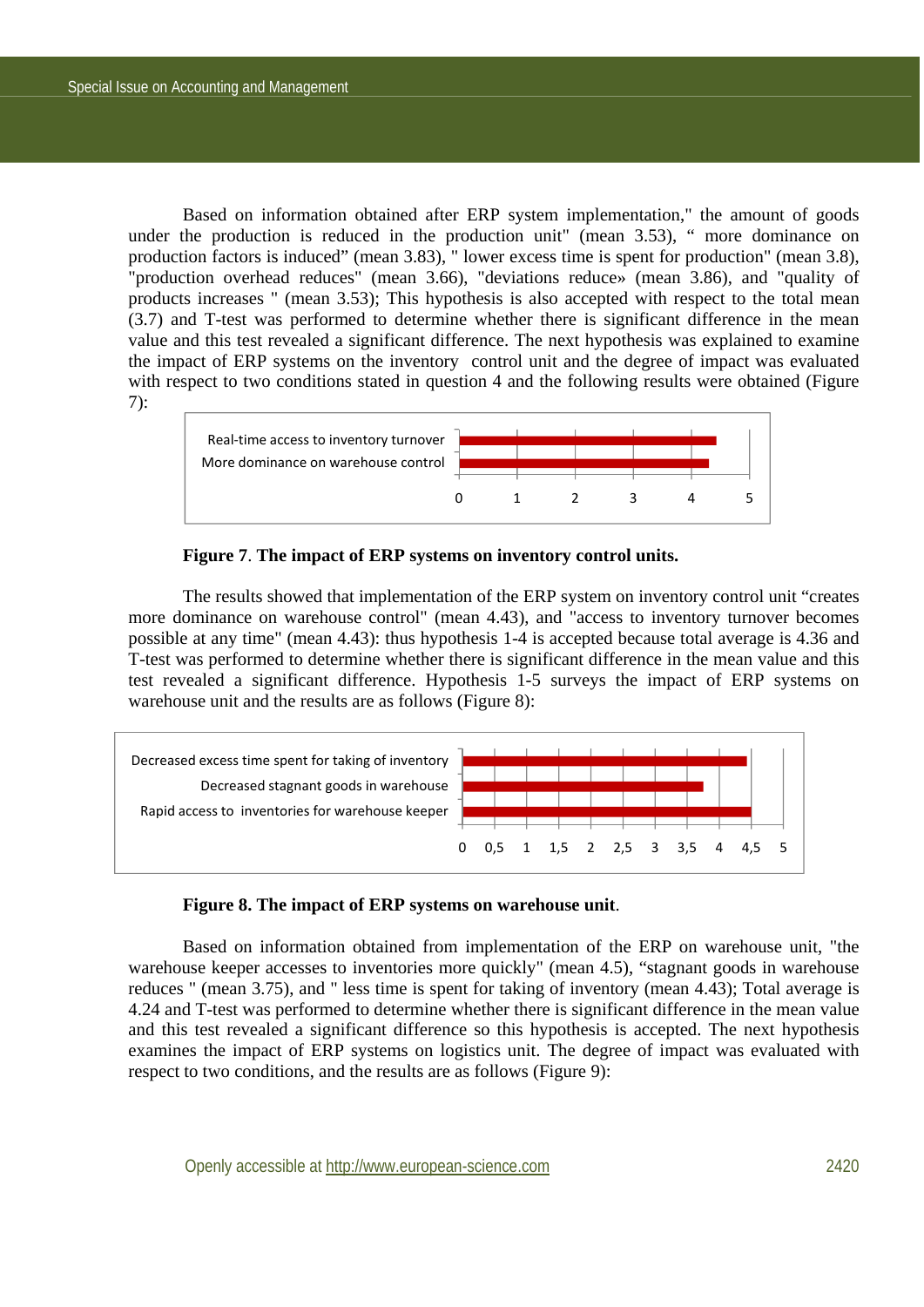

# **Figure 9**. **The impact of ERP systems on procurement unit**.

Based on information obtained from implementation of the ERP on procurement unit, "the required time for purchasing the requested items is reduced" (mean 3.8), "items that are really required are purchased" (mean 3.83); Total average is 3.81 and T-test was performed to determine whether there is significant difference in the mean value and this test revealed a significant difference so this hypothesis is accepted. Finally, another hypothesis was expressed to examine the impact of ERP systems on the accounting unit, which the following results obtained (Figure 10):



# **Figure 10. The impact of ERP systems on accounting unit.**

Based on information obtained from implementation of the ERP system on accounting unit, "data acquisition from all sections of a company is performed with a higher accuracy" (mean 4.4), "data acquisition from all sections of a company is performed with a higher speed" (mean 4.4), "the required data in different sections is recorded simultaneously" (mean 4.1), "the amount of accounting operations is reduced" (mean 3.9), " preparation of financial statements is performed with a higher accuracy" (mean 4.36), and "it is also performed with a higher speed" (mean 4.36); total average is 4.25 and T-test was performed to determine whether there is significant difference in the mean value and this test revealed a significant difference this hypothesis is also accepted; considering what was said earlier, Hypothesis 1 is accepted. Second hypothesis was stated to investigate the impact of the ERP system on management accounting practices. The degree of change was measured by improvements in budgets and reports and the introduction of more advanced accounting practices. The questionnaire examined the opinion of respondents for statements about the impact of ERP on management accounting practices.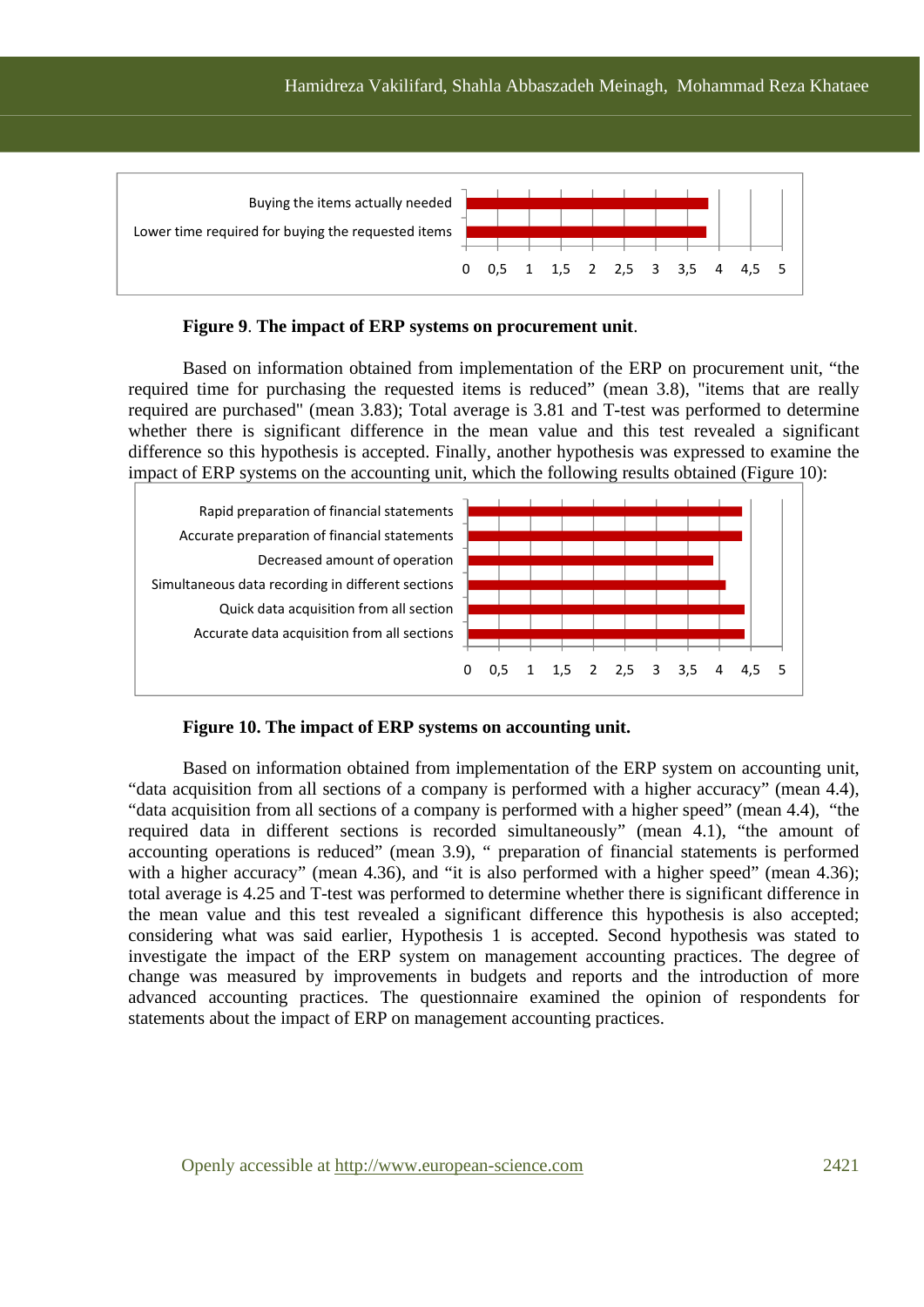

**Figure 11**. **Impact of ERP systems on management accounting practices.** 

The result of the means indicates that those organizations which have adopted an ERP system "accuracy of reports has improved" (mean 4.23), "the ERP system has increased flexibility in information generation and acquisition" (mean 4.23), "less time needed for preparing budgets and reports" (mean 4.26) and "this system provides more real-time information" (mean 4.26) (refer to Figure 11). Independent samples T-test was run in order to find out if there were statistically significant differences in the mean values and the T-test reveal significant differences. Adoption of more advanced management accounting practices after the ERP implementations was also examined. Almost half of the respondents have introduced customer satisfactions surveys and financial key performance indicators (KPIs) after the ERP implementation. These were followed by the balanced scorecard and product lifecycle costing which have been employed by approximately third of the organizations (Table 2). Among ERP adopters there were only one organization who have not employed any advanced management accounting practices.

| <b>Newer Accounting Practices</b>              | ERP adopters<br>(%) | Accounting<br>Newer<br>Practices    | ERP<br>adopters<br>$(\% )$ |
|------------------------------------------------|---------------------|-------------------------------------|----------------------------|
| Financial Key Performance<br>Indicators        | 60                  | <b>Activity Based Costing</b>       | 70                         |
| Non-financial<br>Key<br>Performance Indicators | 53.3                | the Balanced scorecard              | 43.3                       |
| Target costing                                 | 60                  | Benchmarking                        | 50                         |
| Product lifecycle costing                      | 43.3                | Satisfaction<br>Customer<br>surveys | 60                         |

**Table 2**. **Adoption of more advanced management accounting practices (ERP adopters)** 

On the basis of the discussion above, one can say that ERP implementations have affected management accounting practices in organizations. In the hypothesis 2 it was proposed that ERP systems would only have a minor improvement on budgets and reports. However, the results demonstrate that ERP systems have had more impact on budgets and reports because for instance, ERP adopters rated all the statements in the question higher.

Introduction of more advanced management accounting techniques were also considered to indicate changes in management accounting practices. ERP implementation has initiated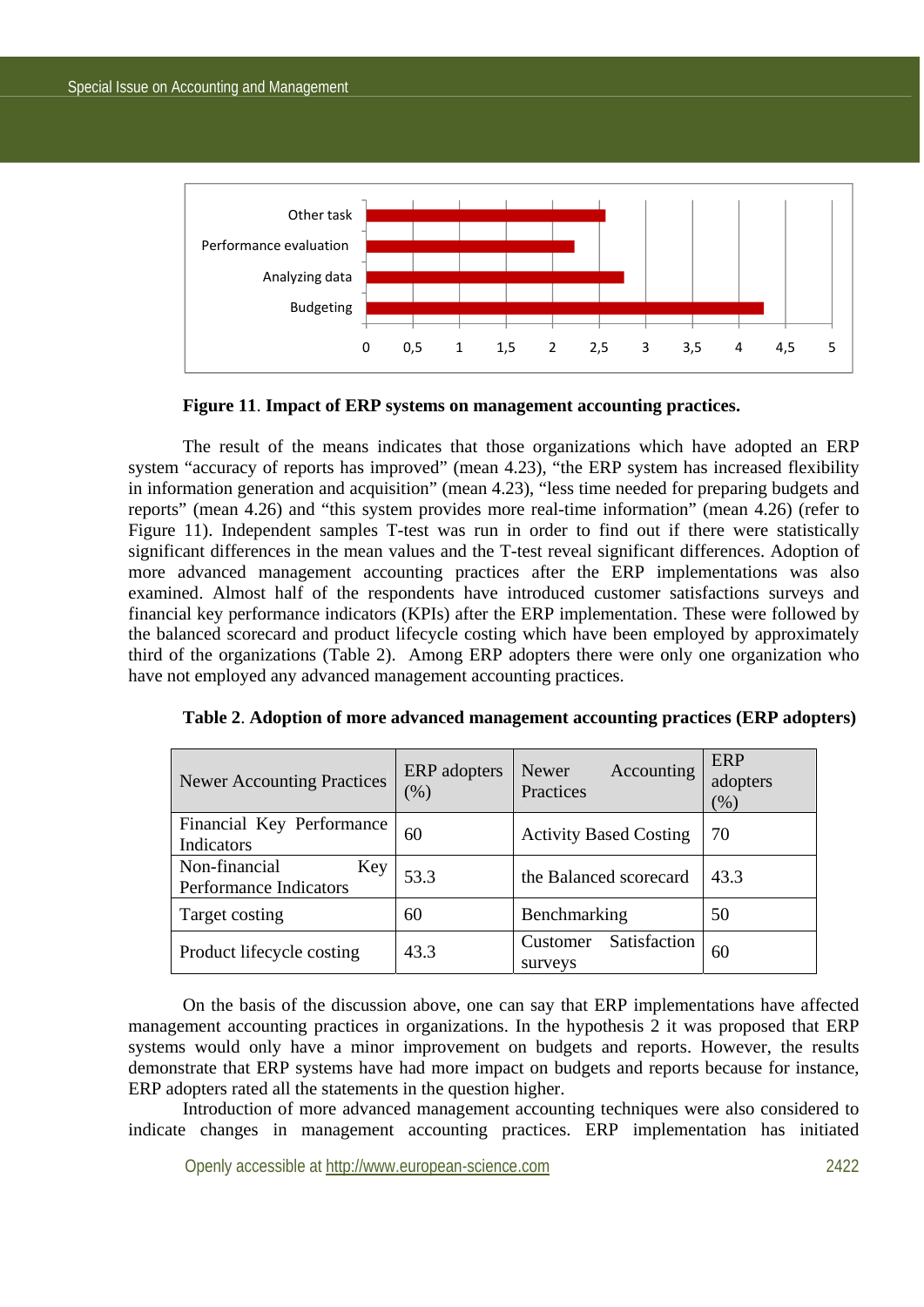employment of modern management accounting techniques. On the basis of the evidence presented above, hypothesis is rejected. The effects of ERP implementations should not be considered minor but at least moderate.

Another hypothesis was stated to investigate the impact of ERP systems on management accountant's work and role in organizations. The degree of change was measured by the time use in different management accounting tasks before and after the ERP implementation as well as how management accountants perceive the four different skills suggested in the questionnaire before and after the ERP implementation. First, the results from the time use of management accountant are presented.

Figure 12 demonstrates that after the ERP implementation respondents have used less time in budgeting and cost accounting while more time has been devoted on analyzing data, performance evaluation and other tasks. Other tasks included leadership and strategy tasks, personnel issues, projects, business process development and tracing errors in the ERP system.



# **Figure 12**. **Time use in different management accounting tasks before and after ERP implementation**

In the next phase, T-test for paired samples was run to discover if there are statistically significant differences in the results before and after the ERP implementation. The T-test confirms that there are significant changes in time use after the ERP implementation.

Have ERP systems altered the skill requirements of management accountants? This question was studied by requesting management accountants to rate four different skills considered important in the previous studies. The results indicate that (refer to Figure 13) that for ERP adopters the least important skill was IT knowledge whereas understanding both financial and management accounting was considered the most important skill.

In the next step, it was studied if the ratings of skills differ before and after the ERP implementation and whether these differences are significant .The results from the paired samples T-test indicate that there are significant differences on how management accountants consider all the four skills before and after the ERP implementation; after the ERP implementation all four skills have become more important.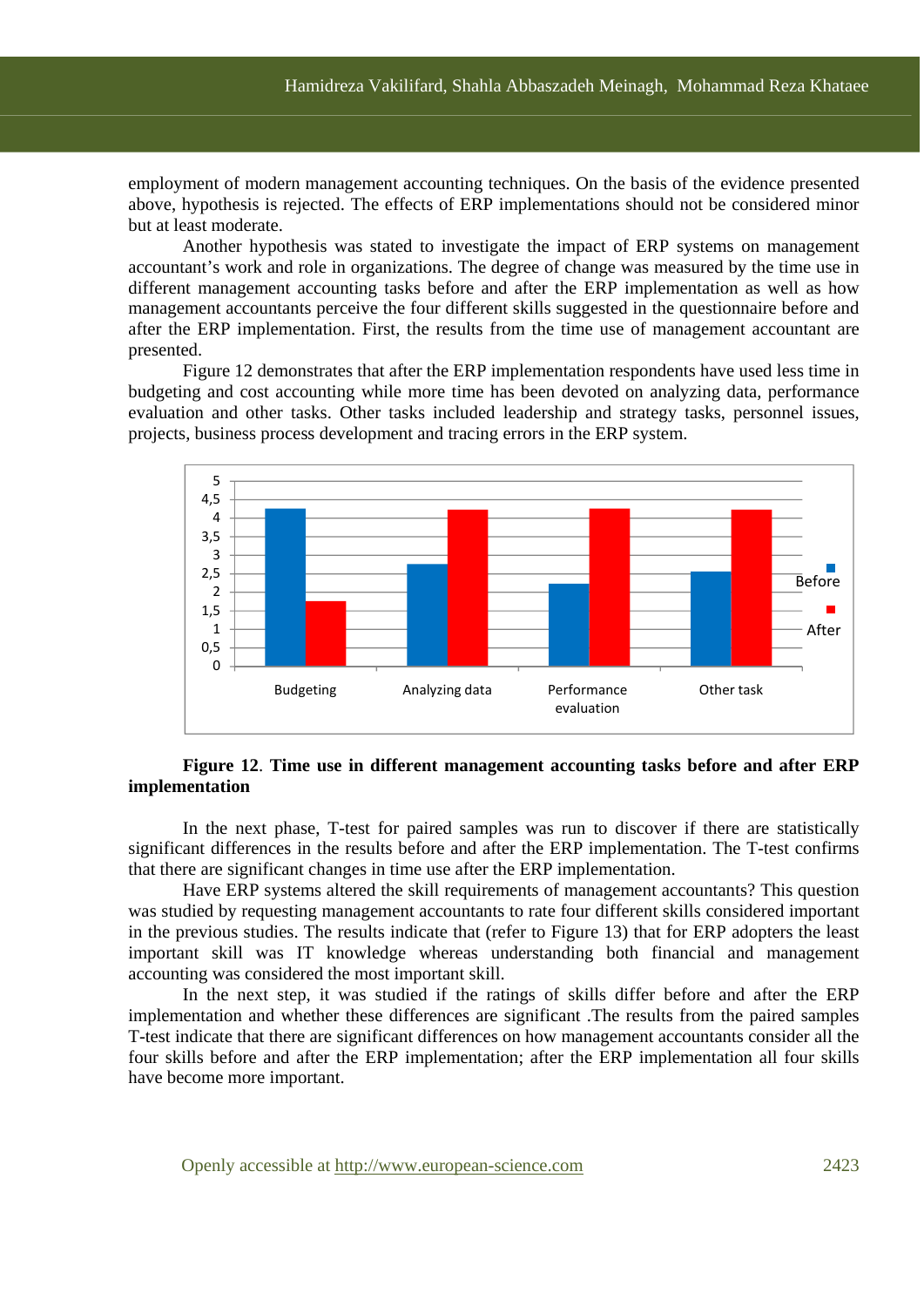

**Figure 13**. Impact of ERP systems on management accountants' skills

On the basis of the evidence presented above, the hypothesis 3 is accepted. Results from the T-test indicate that the time use of management accountants have changed after the ERP implementation (i.e. they have devoted less time on budgeting and more time on analyzing data) and in addition, the perceived importance of all the four skills have increased after the ERP implementation.

# **Discussion**

The study confirms expectations that ERP systems have a desirable impact on different units; in the sales unit, the greatest impact is related to customers, and thus when this system is implemented, the customers are provided with services and goods as soon as possible without any delay, by which they are satisfied.

ERP system provides planning unit with timely information, so the staff of this unit will be able to do control and planning activities more easily. As a result, the flow of information from this unit to the production, warehousing and procurement units is facilitated.

It also has had a positive effect on production unit. By providing information in an appropriate time and thereby the increased dominance of supervisors on the factors of production, production process progresses as scheduled and deviations are reduced. Also, ERP system makes it possible to access inventory turnover in warehouse control unit, increasing dominance on it. As well, spending excess time for taking of inventory is reduced in warehouse unit due to accurate and timely information.

ERP system enables procurement unit to purchase items that are really necessary, because employees became aware of the scarcity of the required items in an appropriate time. And finally, the ERP system has a positive impact on the accounting unit. With this system, preparation of financial statements, which is very time consuming task requiring high precision, is done rapidly and accurately and since accounting records are systematically performed in different sections of an organization, the amount of accounting operations is reduced, and thus, the members can make use their time for analyzing data and solving the shortcomings of the system.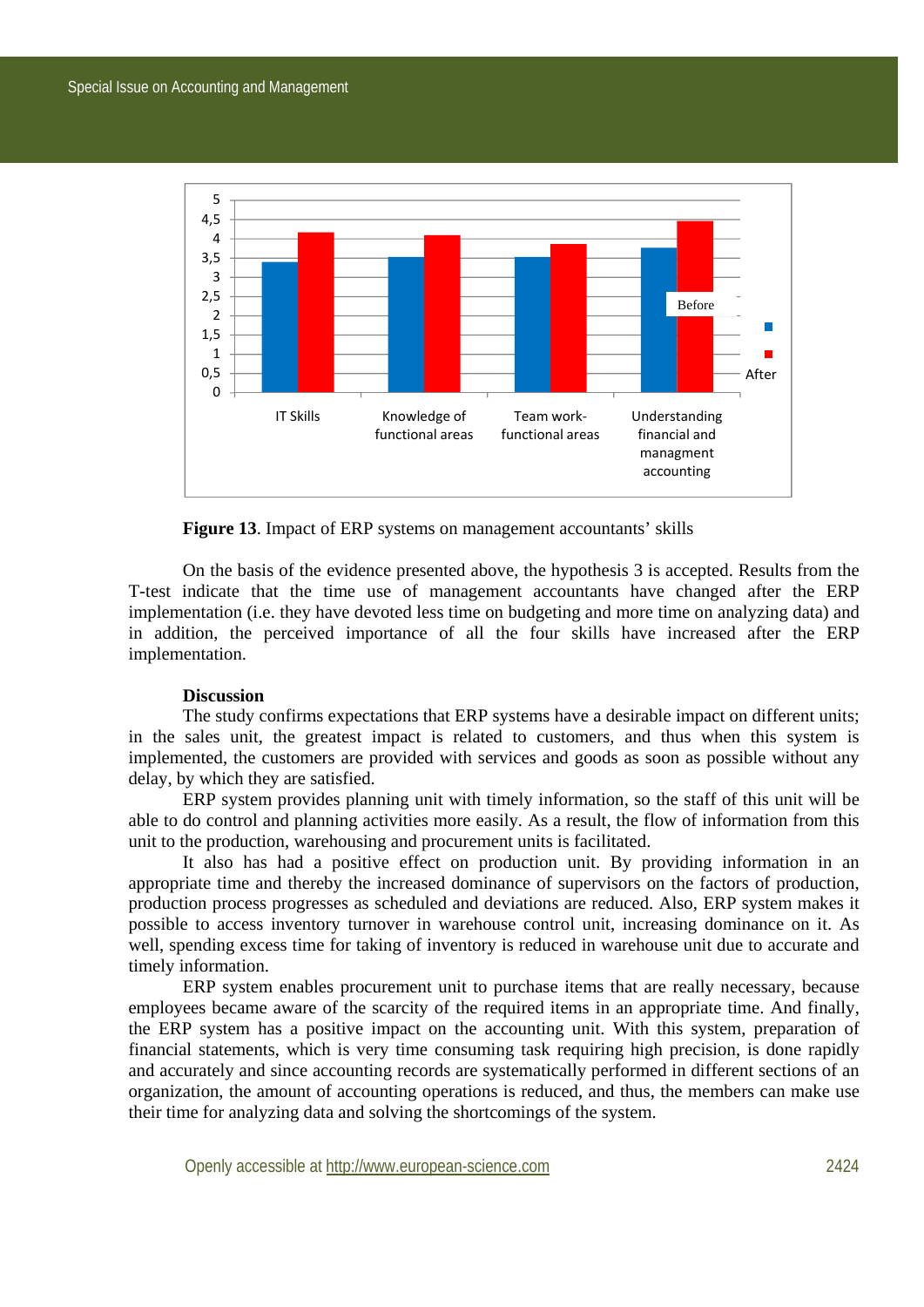This research was a continuation to the previous research studying the impact of ERP systems on management accounting and the role and work tasks of management accountants. Compared to the previous research that has only found weak or moderate impact of ERP systems on management accounting since these systems have been considered best at transaction processing, the results from the empirical study indicate, however, opposite implications as the respondents considered the impact of ERP systems greater. There are many reasons which might explain the unexpected results. As Poston and Grabski (2001) have stated, benefits from ERP systems may be apparent only after 4 to 5 years from the implementation therefore conflicts may have resulted from the years in which companies have implemented these systems; however, it is noteworthy that the results of this research are consistent with the study by Tin Yu Hu (2006).

The other question concerning the time use of management accountants indicate that management accountants have used, in reality, significantly less time on preparing budgets and reports after the ERP implementation. For ERP adopters the extra time has been used on data analysis and performance evaluation. Management accountants use almost half of their work time, at least partly, on non-accounting tasks such as strategic and development work, personnel education and different projects. In conclusion, this research has provided some evidence to support Granlund's and Malmi's (2002) hypothesis which states that ERP systems would give controllers additional time to conduct more sophisticated analyses.

Furthermore, the results indicate that preparing different type of reports and budgets are still an important part of management accountants' work and that the implementation of the ERP system has indirectly improved the quality of the reports by providing more real-time and accurate information in a flexible way. Thus, one can say that by adopting these systems organizations are able to eliminate at least some of the problems associated with budgets. One of the respondents stated that after the ERP implementation information is more up-to-date and in addition, available to more people.

Further, this study confirms statements from the previous research concerning the changing role of management accountants (e.g., Maccarrone, 2000; Lodh and Gaffikin, 2003 and Scapens and Jazayeri, 2003) as a consequence from the ERP implementation. The results imply that adoption of ERP systems requires more IT skills, knowledge of other functional areas, teamwork skills with people in functional areas and knowledge of both financial and management accounting. Thus, the results indicate that controllers have to constantly develop their skills to be able to meet with the requirements posed by technology.

Considering that research hypotheses are accepted, it is suggested to organizations to emphasize on implementation of ERP system in order to: Enhance performance efficiency, reduce the time needed to perform routine accounting tasks, spend more time for data analysis and performance evaluation, and making use of benefits such as, providing timely data, improving the accuracy and validity of reports, and increasing the flexibility in creation and use of information.

Furthermore, the results indicate that when ERP system is implemented, accountants spend their time on non-accounting tasks, too. Thus, it is better for organizations to teach required skills and specializations to their accountants to avoid problems in dealing with these systems.

#### **References**

- Abdinnour-Helm,S, Lengnick-Hall.M.L & Lengnick-Hall, C.A. (2003).*Pre-implementation attitudes and organizational readiness for implementing an ERP system*, European Journal of Operational Research, 146 (2), 258-273 .
- Abuzineh, S. (2005). *The impact of ERP Implementation on Management Accounting Reports*, HANKEN- Swedish School of Economics and Business Administration